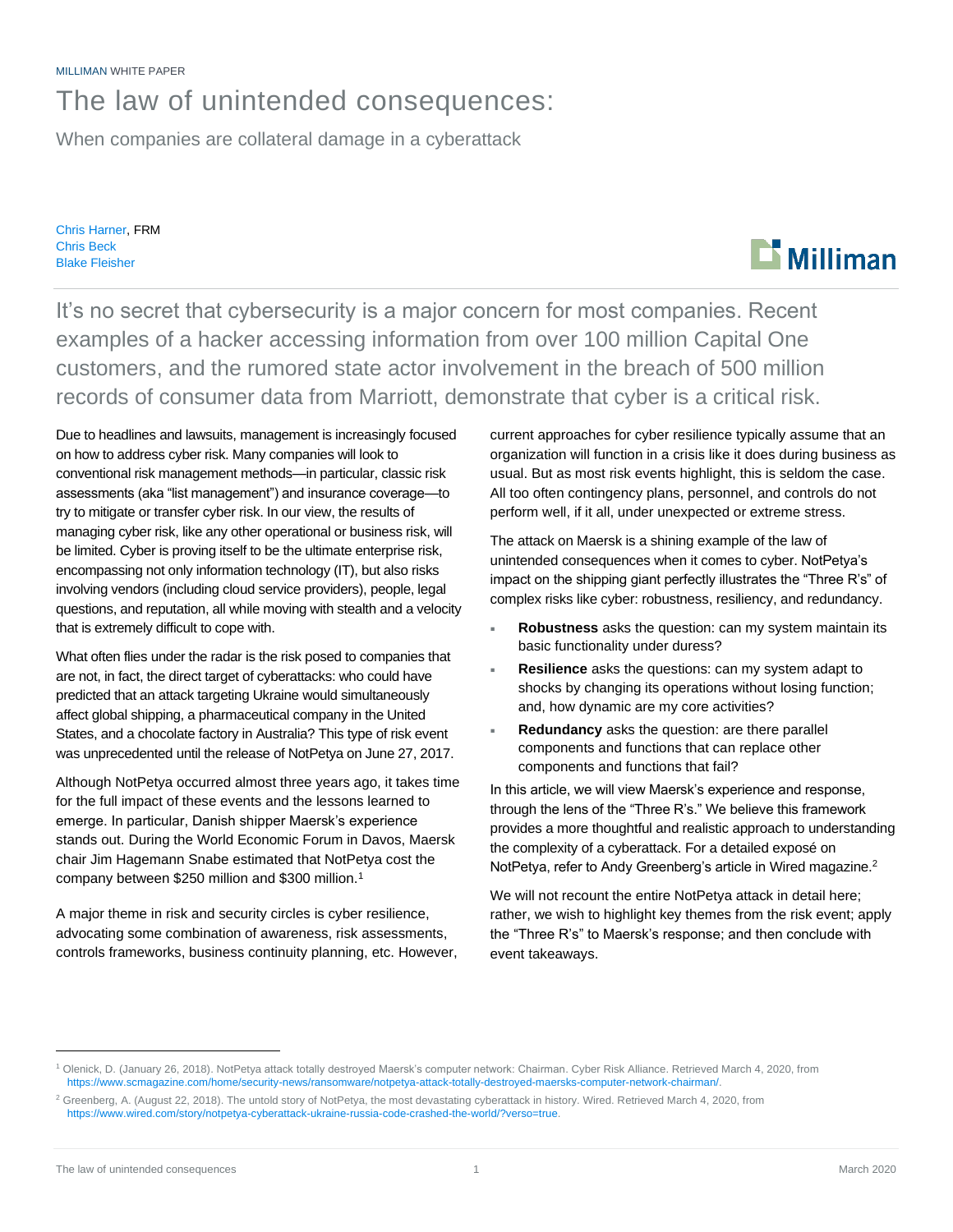### A glossary of key cyber risks, as seen through the lens of NotPetya

#### **GEOPOLITICAL RISK AND STATE ACTORS**

On February 22, 2014, Ukraine experienced a fundamental change in government often referred to as the Euromaidan revolution, ushering in a pro-Western government. Five days later, Russian troops seized strategic sites throughout Crimea. On March 16, Crimea held a status referendum and was then incorporated into Russia two days later. That month, fighting broke out between the Ukrainian government and separatists in the Donbass and Luhansk regions, which remain effectively autonomous today.

With this backdrop, it is believed that the NotPetya worm<sup>3</sup> was developed by hackers from Russia's military intelligence agency GRU to target Ukrainian critical infrastructure. If true, the attack demonstrates the effectiveness of the state actor threat vector whose capabilities significantly exceed traditional threats such as criminal organizations or hackers.

#### **DECEPTION**

While NotPetya initially seemed like ransomware, that was just a facade. It was actually a sophisticated piece of malware designed to destroy systems. Paying the ransom of \$300 worth of Bitcoin did not lead to the decryption of files, reinforcing the view that NotPetya was a state-sponsored attack as opposed to a cybercrime.

#### **GLOBAL INTERCONNECTEDNESS**

The NotPetya attack demonstrated how fragile modern infrastructure has become due to communications interconnectedness. Within Ukraine, the worm is reported to have knocked out no less than six power companies, two airports, and over 22 banks, ATMs, and credit card payment systems, as well as more than four hospitals and several government agencies. Ten percent of all computers in Ukraine were wiped clean. Organizations ranging from corporations to government agencies had never seen this level of disruption and were not appropriately prepared.

In a matter of hours after NotPetya was deployed, the malware spread to companies across the world. With a large number of global companies operating in Ukraine, the worm was not only able to infect the intended targets, but also propagated to endpoints outside of Ukraine, including the pharmaceutical company Merck, a chocolate company in Tasmania, and, most importantly, the largest shipper in the world—A.P. Moller-Maersk Group.

[Maersk](https://www.maersk.com/) handles 20% of all goods on the busiest shipping routes in the world. It operates in over 130 countries, servicing 76 ports including Odessa (a major transport hub in Ukraine). Given the company's vital role in global shipping, the economy of many countries rely, in part, on its services.<sup>4</sup>

#### **UNKNOWN UNKNOWNS**

The means by which the GRU allegedly deployed NotPetya is a classic "unknown unknown" problem for Maersk, namely an event or outcome that is impossible to predict. [M.E. Doc,](https://www.us-cert.gov/ncas/alerts/TA17-181A) a popular Ukrainian tax software similar to Turbo Tax in the United States, was exploited to propagate the worm. Tax software is a particularly clever delivery vehicle for a discrete, sophisticated cyberattack: tax returns must be prepared annually and it could be reasonably assumed only Ukrainian entities would use local software to prepare their tax returns. Given its nondescript, innocuous nature, tax software is unlikely to be perceived as a threat, yet it provided the attackers with a backdoor into thousands of personal computers in Ukraine.<sup>5</sup>

#### **PEOPLE**

When it comes to securing a computer system, people are typically the weakest link. From unauthorized downloads to falling for phishing attacks, it is virtually guaranteed that attackers will be able to gain access to a company's computer system through exploiting human nature. [A study](https://www.fau.eu/2016/08/25/news/research/one-in-two-users-click-on-links-from-unknown-senders/) by FAU found that 56% of email recipients and roughly 40% of Facebook users clicked on a link from an unknown sender. Large companies with global reach are particularly at risk given the sheer number of employees with access to their networks and differing global norms when it comes to the culture of cyber hygiene.<sup>6</sup>

At first glance, one would anticipate that an attack using the M.E. Doc software would be more or less localized to Ukraine because preparing tax returns is focused on a particular jurisdiction. This was not the case. NotPetya's entry into Maersk's system could not have been simpler. Reports say that a local finance executive asked that M.E. Doc be loaded onto that person's computer. Although there was a legitimate business need, this request should have been evaluated within the context of cyber hygiene policy. Yet, as with many firms, the executive request was honored and done so without most likely creating an information security exception. Human behavior, including the desire for convenience by the executive and deference to authority by IT, allowed for NotPetya to directly enter Maersk's systems.

<sup>&</sup>lt;sup>3</sup> A worm is a self-contained program that does not need a host and self-propagates. This contrasts with a virus, which requires a host program and human intervention to run an infected file.

<sup>4</sup> See the Maersk website at [https://www.maersk.com/.](https://www.maersk.com/)

<sup>5</sup> National Cyber Awareness System (July 2017). Alert (TA17-181A): Petya Ransomware. Retrieved March 4, 2020, from [https://www.us-cert.gov/ncas/alerts/TA17-181A.](https://www.us-cert.gov/ncas/alerts/TA17-181A) <sup>6</sup> FAU (August 25, 2016). One in two users click on links from unknown senders. News release. Retrieved March 4, 2020, from

[https://www.fau.eu/2016/08/25/news/research/one-in-two-users-click-on-links-from-unknown-senders/.](https://www.fau.eu/2016/08/25/news/research/one-in-two-users-click-on-links-from-unknown-senders/)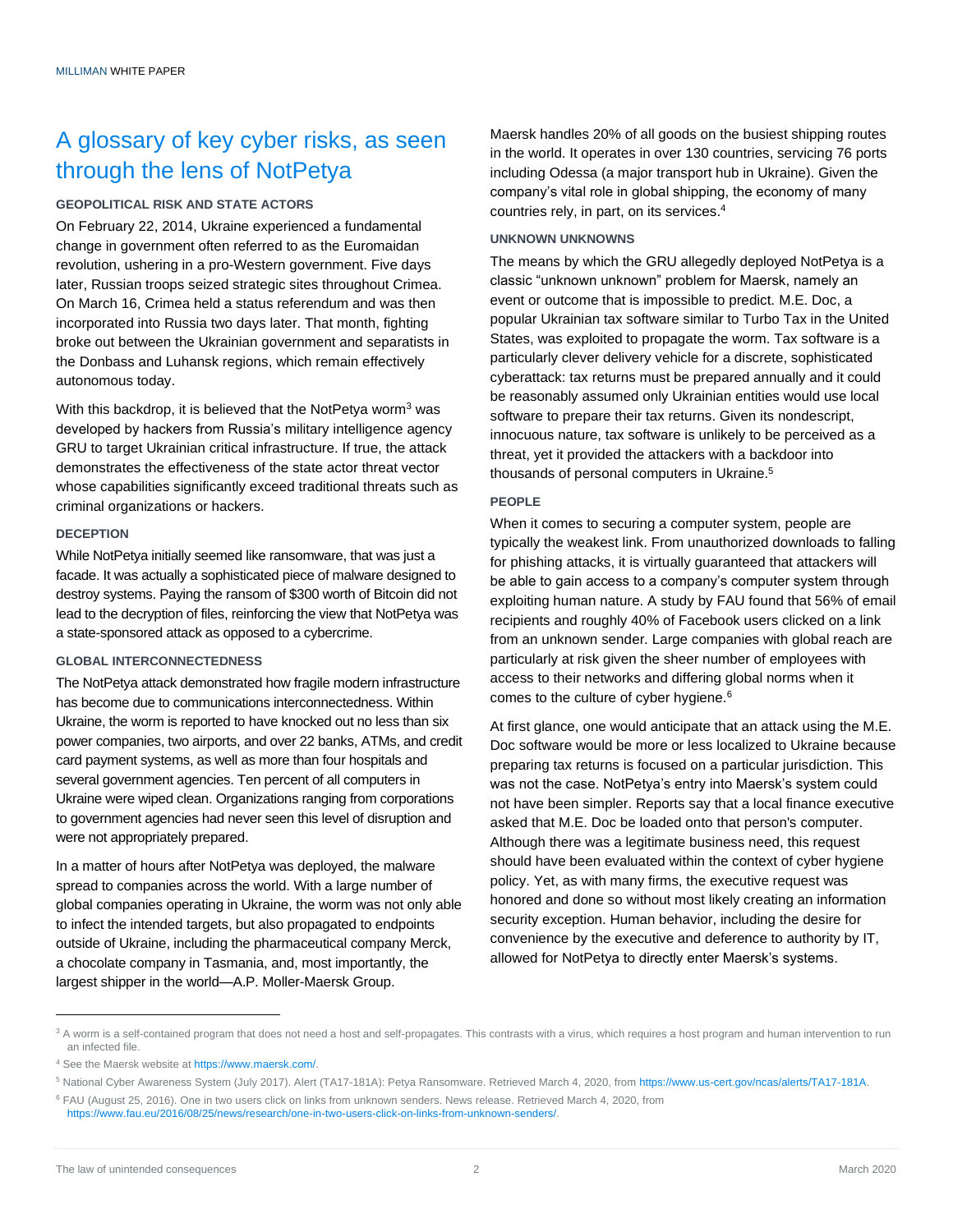#### **TIGHT COUPLING**

Maersk's computer network was "tightly coupled," meaning its hardware and software components were highly interconnected and dependent on each other. Once the worm entered the Odessa office, it spread and shut down Maersk's operations globally.

Second- and third-order effects: Maersk's computer system was shut down for 10 days. Not only did this prevent Maersk from booking new shipments, but also its current shipments were unable to leave port. Cranes were halted and containers could not be transferred from ship to ground transportation. This was [unprecedented](https://www.wired.com/story/notpetya-cyberattack-ukraine-russia-code-crashed-the-world/?verso=true) in the history of shipping and the attack happened to the world's leading shipper.

### Applying the lenses of robustness, resilience, and redundancy

We have broken down the ways in which NotPetya affected Maersk, demonstrating the complexity of cyber and the inability to predict risk based on past events. How the attack manifested itself was a classic case of the interaction of people, processes, and technology, which is often referred to as operational risk. It would be unreasonable to expect that Maersk could have predicted this specific event. Rather, the question we should ask is: how could the "Three R's" have helped Maersk better understand its cyber exposure before an extreme event like NotPetya?

**Robustness** requires that a system maintain its basic functionality under duress. Without a working computer system, Maersk's operations were seen to grind to a halt. This type of impact often indicates that a company lacked effective defenses to detect and quarantine the malware while the interconnected design of the company's IT infrastructure allowed the worm to gain access to virtually all of its infrastructure worldwide. While this level of connectedness makes sense from an operating efficiency view, it also makes companies ripe for rapid and uncontrolled malware propagation. Networks and operations that are not designed to compartmentalize an attack struggle to cope with and contain the initial shock.

**Resilience** is the ability of a system to adapt to shocks by changing its operations without losing core operational function. The frenzied response by Maersk indicates that it was unprepared for such a devastating attack. This type of response often means that a company's business continuity or disaster recovery plan made fundamental assumptions such as that key components within the IT infrastructure would remain intact for recovery. In the case of Maersk, the shipping company was able to recover in 10 days, not because of innate cyber resiliency, but because of sheer luck. According to Greenberg's article, only one out of Maersk's 150 or so domain controllers (i.e., servers that respond to security authentication requests) was found to have survived the attack. It was located in a remote office in Ghana and survived only due to a coincidental power outage before the attack, disconnecting the computer from the network. Without a power outage in Africa, Maersk would have been compelled to rebuild its entire system from scratch.<sup>7</sup>

Maersk's IT and shipping system could not adapt to the attack while its core activities, such as loading and unloading ships in port, were paralyzed: without the electronic manifests, everything ground to a halt, disrupting the global supply chain. Maersk set up ad hoc WhatsApp groups to try to move cargo.

**Redundancy** is the state where there are parallel components and functions that can replace the components and functions that fail. A company with redundant protocol as part of its cyber risk mitigation strategy would not have needed the good fortune of one of its domain controllers offline. The principle of redundancy would include the assumption that all the operational domain controllers could fail. Even with the surviving copy of Maersk's domain controllers, the company still had to purchase and reinstall more than 4,000 servers, 45,000 personal computers, and 2,500 applications. [Two hundred Deloitte](https://www.wired.com/story/notpetya-cyberattack-ukraine-russia-code-crashed-the-world/?verso=true) consultants flooded the recovery center in Maidenhead, England, frantically working with about 400 Maersk employees to facilitate the recovery. Maersk did not have any surviving parallel backup systems to replace damaged infrastructure. Rather, it had to buy new equipment and hire outside help to restore the network.

### Lessons learned

Every major company is a potential target in cyberspace. However, no one imagined a state actor would launch such a destructive attack that significantly impeded the world's largest shipper. Given NotPetya's entry point through Ukrainian tax software, it is apparent that it was not specifically designed to target Maersk, but rather Ukraine. In all likelihood, Maersk was probably collateral damage indicative of the 21st century's asymmetric and non-kinetic battlefield.

Without a clear picture of the complex web of cyber risks and controls, Maersk likely made many important business decisions without fully considering the implications for its cyber exposure. The assumed decision to have the networks from Maersk's various offices connect is a logical business decision from the perspective of adding speed and transparency to operations.

The law of unintended consequences 3 March 2020

<sup>&</sup>lt;sup>7</sup> Greenberg, The untold story of NotPetya, op cit.